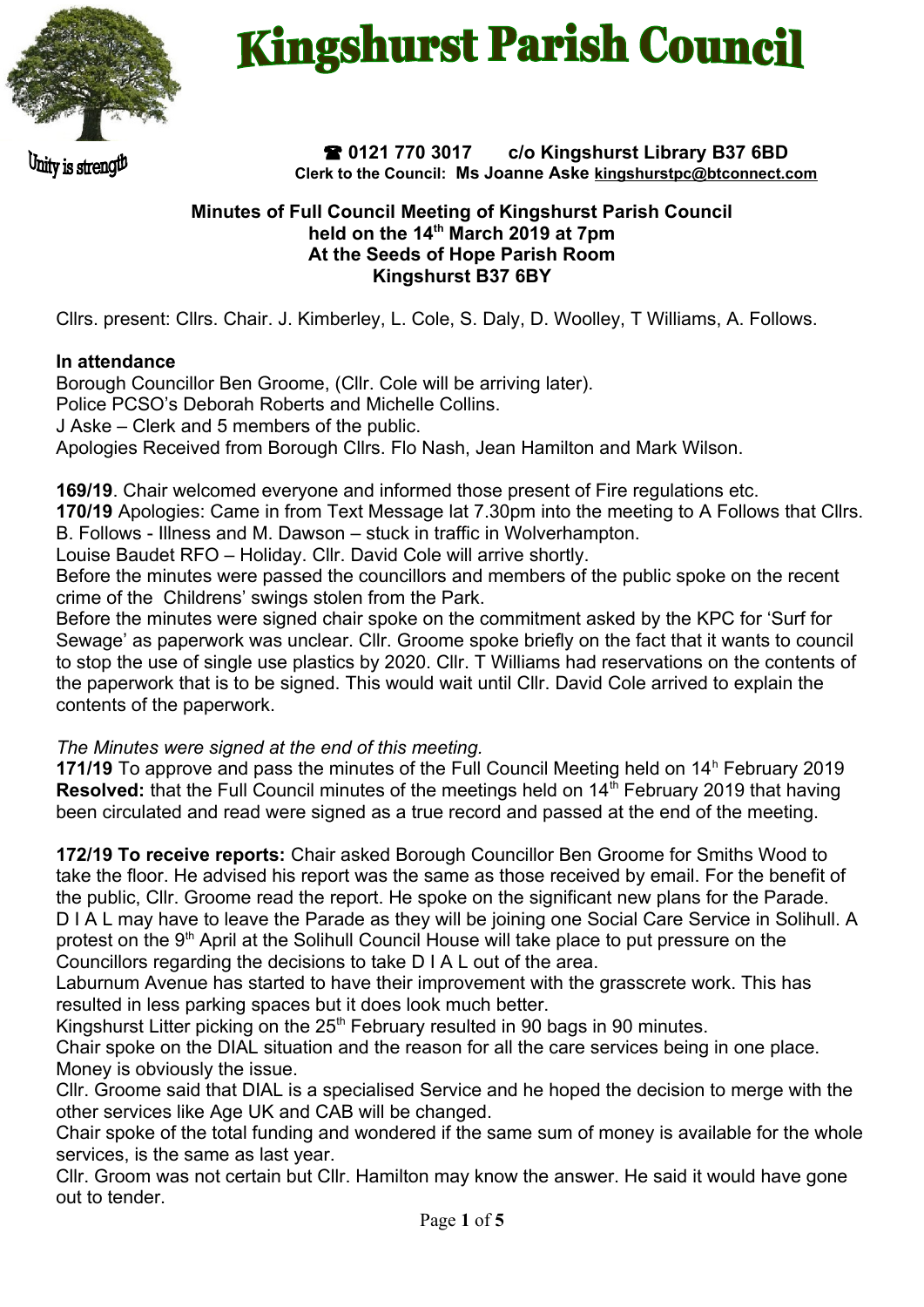Chair asked if the information could be passed to the Clerk if Cllr. Hamilton has the answer. Member of the public former Cllr. David Hinsley said that SDMBC had totally changed the ground rules this time round in as much as DIAL could previously bid to do work in one particular area and the same applied with the CAB bid. But this time anyone that was going to bid had to bid for the whole of the services. A bid was put forward with other care services but it appears that there were two groups bidding for the same tender.

Borough Cllr. Groome very strongly suspected this.

Chair spoke again of the demonstration before Solihull Council Meeting on the 9<sup>th</sup> April. SMBC have said there will be no reduction in the Services they provide Cllr. Groome noted. But he hoped that there will be a change of mind regarding DIAL. The funding for DIAL finishes on April 1<sup>st</sup> he concluded.

Cllr. S Daly spoke here on Age UK and was not happy with the service they provided to her personally as a member of the public. She hopes that DIAL will be kept.

A member of the public spoke on how DIAL's care and understanding was amazing and helped her family enormously. She is very sad the service will no longer be a local care service here in Kingshurst.

A written report had been received from Cllr. Wilson and Cllr. Jean Hamilton.

At 7.20pm two PSCO's arrived. Chair Kimberley asked them to take the floor. They didn't have a report as such. She spoke of her sergeant that is on long term sick leave.

Chair went into the next part of the agenda so members of the public can ask questions to the two PCSO's

**173/19. Public Participation:** To adjourn to allow public participation for 15 minutes.

Residents are invited to give their views and question the Parish Council on issues On this agenda, or raise issues for future consideration at the discretion of the Chairman. Members of the public may not take part in the Parish Council meeting itself.

Chair asked the public if there was anything they wanted to raise.

David Hinsley revisited DIAL's problems again. He suggested contact info go out to people to report on the care services as a way of monitoring complaints. Social Media was suggested. Chair said it is worthwhile lobbying the Council. It will indicate strength of feeling.

Member of the public spoke to the PSCO's referencing recent incidents of a white van with the occupants trying front doors and cars in peoples properties. PCSO Roberts spoke on

investigations and the evidence needed. She can look at the log for the member of the public. Cllr. Williams spoke on nuisance callers scamming on mobile phones. The PSCO' spoke and gave the advice to victims asking for their information to be removed from the data base.

Cllr. Sheila Daly also reported that she has nuisance calls. The PSCO advised that equipment can be purchased that intervene the call. She said again that she needs to say that her number needs to be taken from the data base. Discussions further on this subject. Cllr. A. Follows explained what Cllr. Daly can do with her land line from Sky to stop nuisance calls.

Chair asked the councillors to stop talking across. Chair asked if anyone had anything burning to speak personally through the PSCO's so the meeting of the agenda could continue.

Cllr. Woolley asked through the chair he wanted all to hear his concerns. He asked the PSCO's if they had a recent problem with moped muggers. He had witnessed recently a young man on a moped that seemed to be riffling through a ladies handbag and then threw the bag in the hedge. PSCO Roberts asked what Cllr. Woolley did. Cllr. Woolley had walked past the man. He did not report police. PSCO asked Cllr. Woolley why he didn't report it. Cllr. Woolley commented that the police couldn't protect him and it wasn't his job to report it. An argument ensued.

The PSCO's, members of the public and Councillors became outraged with Cllr. Woolley's comments. A member of the public said she was disgusted with the Parish Council. She had lived all her life in Kingshurst and said the Parish Council had acted disgracefully. The member of the public continued to speak and directed her comments to Councillor Woolley and his behaviour. Cllr. Woolley spoke directly to the member of public regarding the differences of private opinions.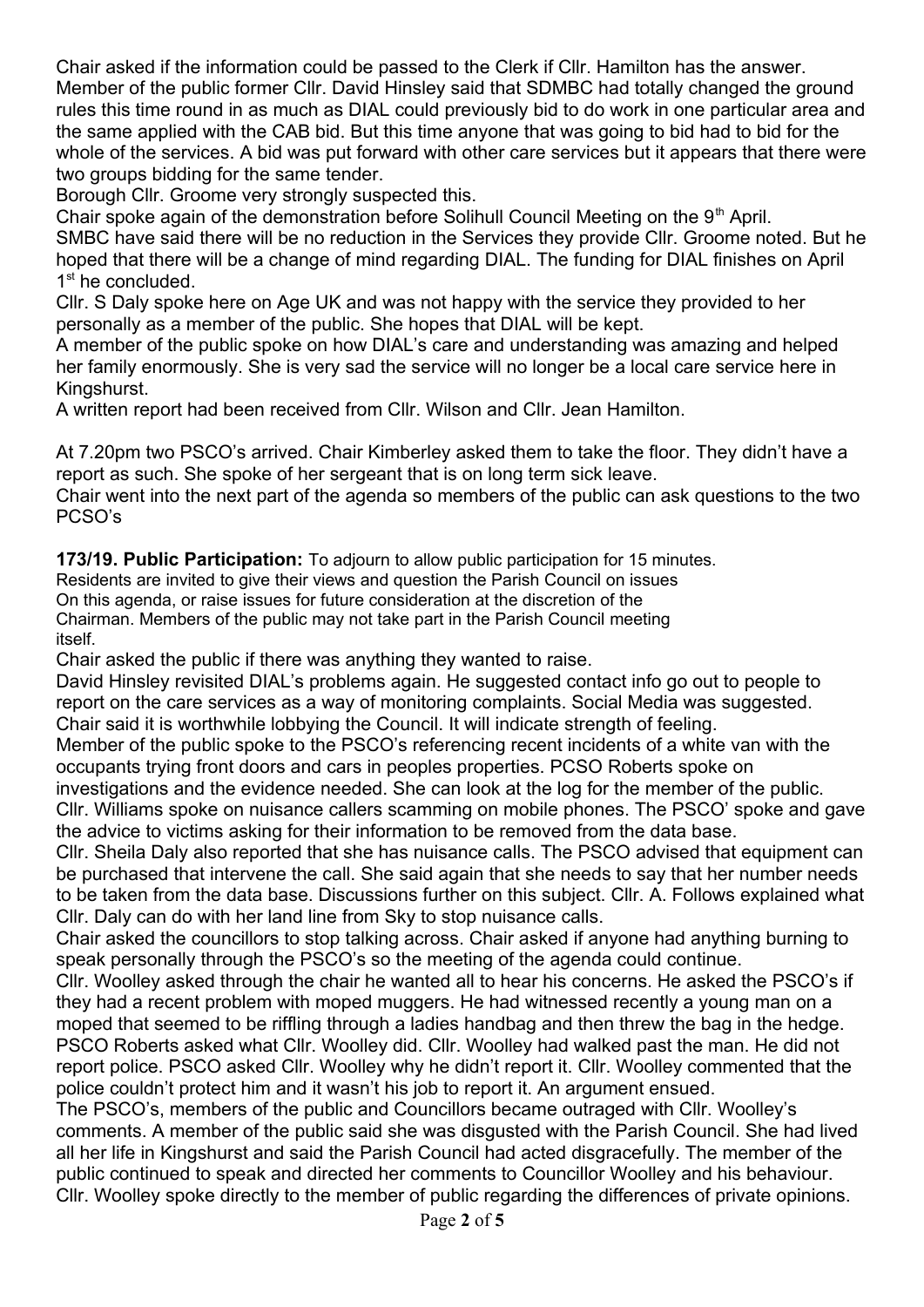Chair called for Order and went on to the next part of the agenda. The member of the public said the action (to go onto the next part of the agenda) was rude. She said if that is the way this Parish Council runs she is totally disgusted.

Further arguing continued. PSCO Collins clarified she did not want members of the public get involved with someone at the time. But it needs to be reported after the event by calling 101. Chair asked for order as the meeting was becoming out of control with all people speaking at once.

Chair went onto Finance on the agenda.

**174/19** Finance: Chair of Finance Cllr. Alvin Follows reported as follows:

174.1 The Full Council agreed to pass the April 2019's cheque list at £2237.38. The balance in the bank is £48,498.89. The addition of £12 for Website Provider's Initial payment. The confirmation of KPC's attempt to open a HSBC Treasurers' account was never opened. A commemorative gift for former Councillor B. Mulready will be looked into in more detail on the future agenda. Chair Kimberley spoke on the consideration for donation towards D.I.A.L under section 137 as Chair of Finance A. Follows declared a conflict of Interest as Chair of DIAL. Chair Kimberley spoke on the points and issues concerning DIAL. The Charity is closing on the 31<sup>st</sup> March 2019. He is not certain that any sum of money will now benefit as the service will be under Age UK as one whole concern. He asked if the Councillors had any other thoughts. No other Councillors spoke. Chair invited Cllr. A. Follows to give any further information. Cllr. Follows has a confirmation that the premises of DIAL can be kept for a further 12 months with no rent at the moment. He knew that DIAL were looking into other funding streams. He spoke on the staff and two members have already taken redundancy and two are left. He said they were trying desperately to get it to survive but with too much uncertainty he cannot give any further details. He finished the Finance part of the agenda.

PSCO Roberts asked here if there was anything else as they were off duty at 8pm. Chair thanked the PSCO's for their contribution and said if anyone needs to speak with them to do it personally.

Chair asked if we could revisit the issues with DIAL next month. The Finance report was approved.

Before Chair Kimberley went on with the agenda, Cllr. Daly asked the chair to make a point that Cllr. Woolley has brought this council in to distribute and she wanted this noted. She does not what to get tarred with the same brush she said.

Cllr. Woolley said it was his personal opinion.

Chair Kimberley commented here that Cllr. Woolley responded as a Councillor. Chair continued that commenting from the position you sit at the table misleads the public.

Cllr. Woolley apologised to the lady in the public and the Police but said he will not change his opinion. He referred again to the incident he witnessed, he said at the time he didn't see it a suspicious it just appeared to be a ladies handbag he was rummaging in. He said he didn't take that much notice at the time. But a bag was in the hedge.

The member of the public spoke again on Cllr. Woolley comments to the Police and how disappointed she is with a Councillor's behaviour.

Chair wanted to bring order again. He hoped that the apologies were accepted. He noted here it is not the way the Council conducts itself usually. He appreciated Cllr. Daly's comments. He hopes a line can be drawn under it and we can all move on.

## **175/19 Events To receive and approve reports from KPC Events working party and make decisions as appropriate.** Nothing to report here.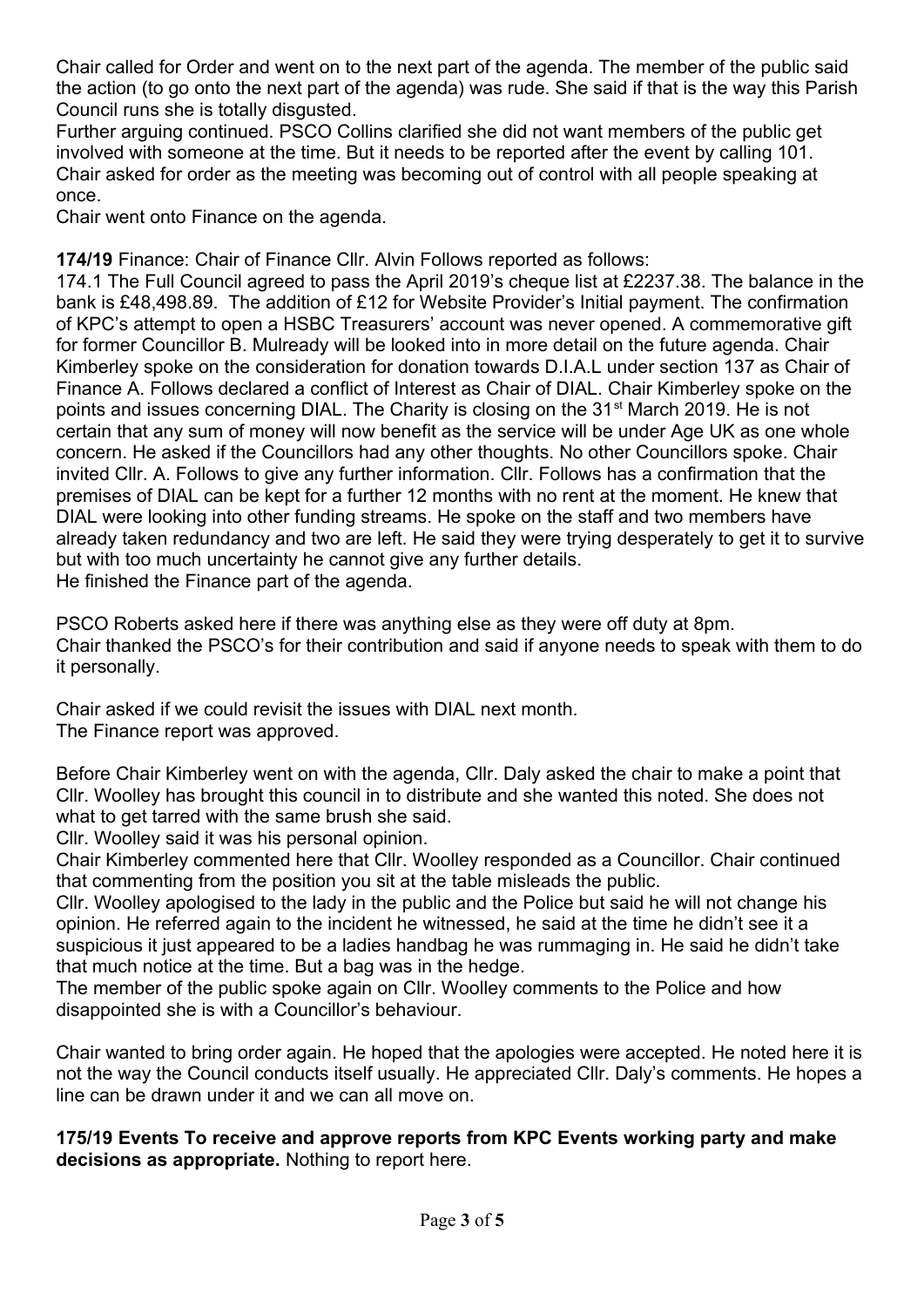#### **176/19 Allotments: To receive and approve reports from KPC Allotments Committee and make decisions as appropriate.**

The Committee of the allotments had taken place earlier in the evening. Chair Kimberley spoke on the clearing of the area and the improvement. An Allotment association is being pursued and an Invite to the National Allotments Association Midlands Member has be emailed as a guest to the next allotment meeting to talk about forming an Association.

## **177/19 Transport and Environmental.**

# **178/19 KPC Documents/legislations to be discussed and make decisions as appropriate**

178.1 Western Power- Re substation. It was noted here that Western Power are contributing £200 plus VAT towards the Solicitors Fees of the new contract.

## **179/19 To receive reports from members representing KPC on outside bodies**

179/1 Birmingham Airport Consultative Committee: Cllr. Dawson was not present for a report. 179/2 WALC/SAC – Chair asked former Councillor Hinsley if he had any comments. David spoke that next Tuesday the New Charter between the Parish Councils and the Borough Councils will be introduced. All Parish Councillors are invited at the Studio in the Core for 5pm. Chair thanked David.

179/3 School Governors Reports. Cllr. Followers had nothing to report on Yorkswood School as the meetings will be held next week.

Cllr. Cole reported that the Kingshurst Primary will become a four class intake and SMBC are building a new classroom. This will bring the numbers to 600.

Funding for Caterpillars is hoped to come to fruition from SMBC soon.

The resignation of the Head Mr. Berry was reported and he will be leaving at the end of the year.

## **180/19 Progress reports for information/action and make decisions as appropriate:**

Discussions took place here on the litter picking and the big spring clean on the 13<sup>th</sup> April. Schools will all be involved. Cllr. Cole spoke on the Mayor accepting an invite to come and have a photo opportunity with the litter pickers.

Chair spoke here on the Plastic Sewage Surfer. This is issued to Parish Councils asking for a pledge motion to reduce the amount of plastic used. This was passed at the February meeting but further information was sort.

Chair Kimberley told the council that the paperwork was being considered but not signed. The Council were advised by Marcus Brain that effectively the paperwork had already been approved at put into motion as a Parish Council needed to head the commitment for the rest of the community to be enrolled in the campaign. The filling in of the form was discussed here and concerns of the pledge. The Councillors conduct will be taken into consideration when signing the paperwork. Reservations of the particulars in the paperwork were discussed here.

The Councillors were assured that it was safe to sign.

Cllr. Williams does not want her name on the paperwork. Chair said it will be revisited. He went on to the next part of the agenda.

**181/19 Planning**: To consider and comment on any planning applications received: None received.

**182/19 Planning: proposed for the future.** Nothing received.

**183/19 Information items:** To receive and discuss items for information and comment/action if appropriate.

183/1 Correspondence and emails. All councillors receive a list of emails and post before the meeting.

The Clerk asked the councillors to look at the emails relating to HYPE. HYPE has asked for a donation towards the running of the activities for local young people in Kingshurst being run by